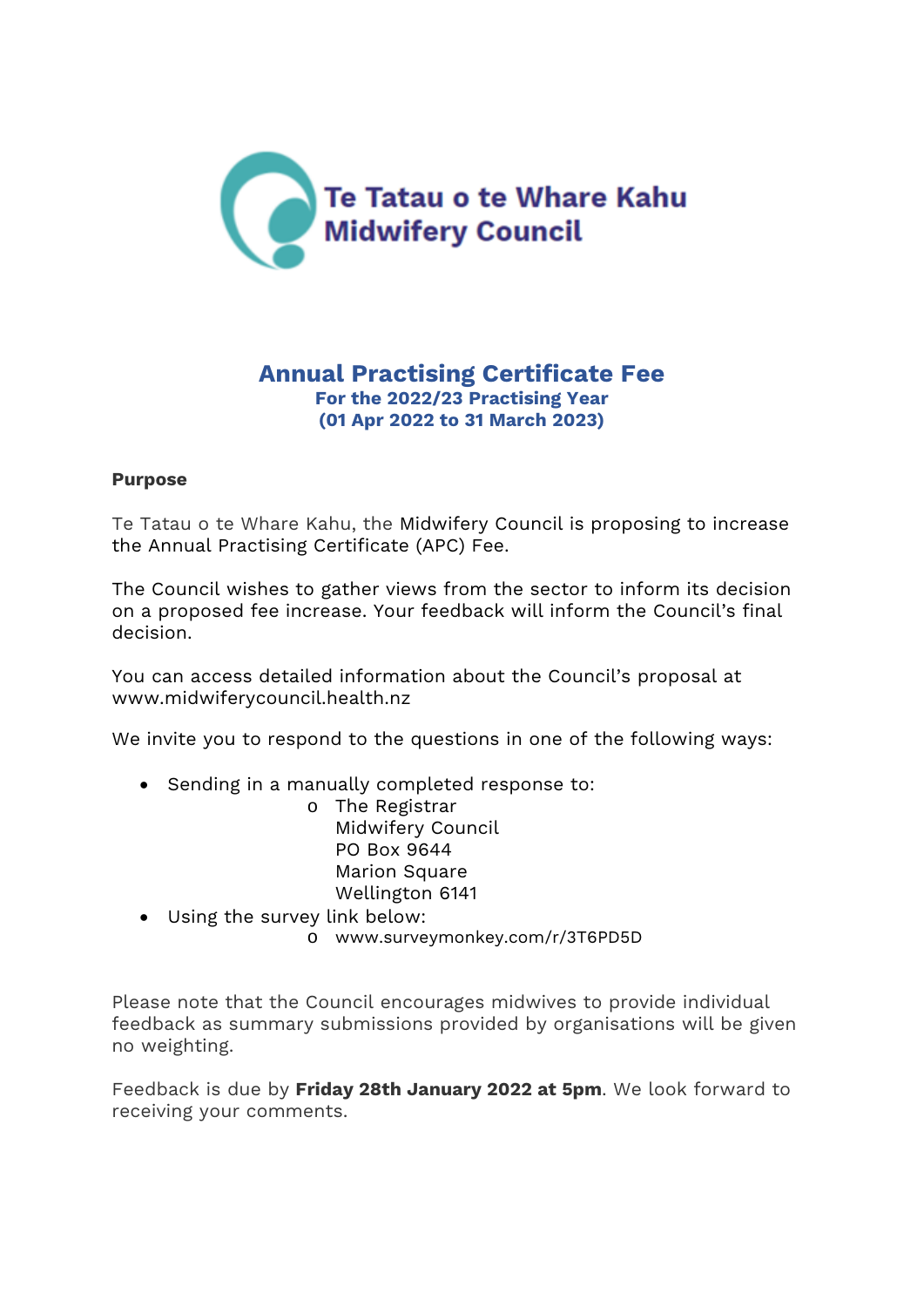# **Instructions**

In this paper, you will find several questions on which the Council is seeking your feedback.

**Before you complete this paper**, please ensure that you review the entire paper as this provides you with the rationale for the Council's proposals.

# Your Details

| Your name:<br><b>OR</b>                                                                                                                                                     |        |
|-----------------------------------------------------------------------------------------------------------------------------------------------------------------------------|--------|
| I would prefer to remain anonymous:                                                                                                                                         | YES/NO |
| I am completing this document as an individual:                                                                                                                             | YES/NO |
| If YES,<br>I am a (please highlight all that apply):<br>• Core midwife- primary<br>Core midwife- secondary<br>$\bullet$<br>• Core midwife -tertiary<br>• LMC midwife- urban |        |

- LMC midwife rural
- Midwife manager
- Midwifery educator pre-registration programme
- Midwifery educator post-graduate or professional development
- Midwifery Advisor/researcher/leader
- Consumer
- $\bullet$  Other please advise  $\_\_$

If NO, Please provide name of your organisation:

\_\_\_\_\_\_\_\_\_\_\_\_\_\_\_\_\_\_\_\_\_\_\_\_\_\_\_\_\_\_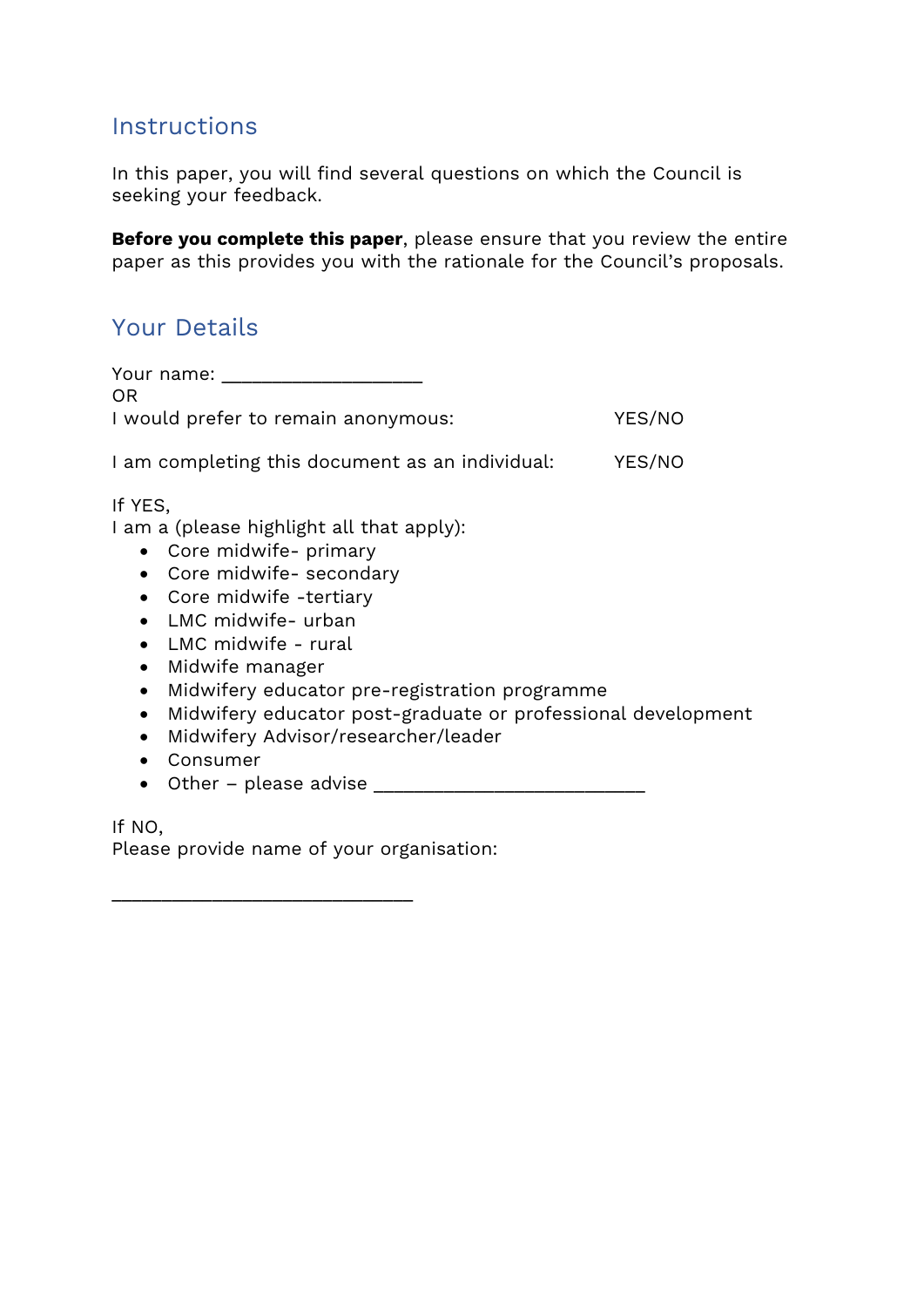# Annual Practising Certificate Fee

The Midwifery Council is proposing to increase the Annual Practising Certificate (APC) Fee.

The Council wishes to gather views from the sector to inform its decision on the proposed fee increase. Your feedback will inform the Council's final decision. Links to all documents discussed below can be accessed on our website.

### **Summary**

The Midwifery Council (the Council) is proposing to increase the Annual Practising Certificate (APC) fee for 2022/2023 by 6% (\$40.00) for all midwives. This proposed increase is to cover the increase in inflation that has occured over the past year and in anticipation that a number of midwives will not apply for an APC as a consequence of the COVID-19 vaccine mandate.

The Council is proposing no change to the disciplinary levy.

The Council is also proposing to remove a reduced APC fee for newly qualified midwives in their first year of practice. In doing this it will reestablsh a reduced fee for those newly qualified midwives who enter the Register in December- January of each year and who wish to apply for an APC that will expire on 31 March for the partial practice year.

The Council increased its fees for all midwives except those in their first year of practice for the 2021-2022 practising year. At that time it signalled that it would review its decision regarding reduced fees for newly qualified midwives.

The removal of the reduced fee and the proposed fee increase for all midwives is necessary to meet the Council's operating costs and to ensure the continued delivery of the Council's regulatory functions.

The Council acknowledges the timing of this proposal and advises that this was delayed due to the impact of the COVID-19 vaccination mandate on Council workstreams. Changes have been made enabling future requests for feedback on Council proposals on any increase or decrease to fees to occur around November of each year.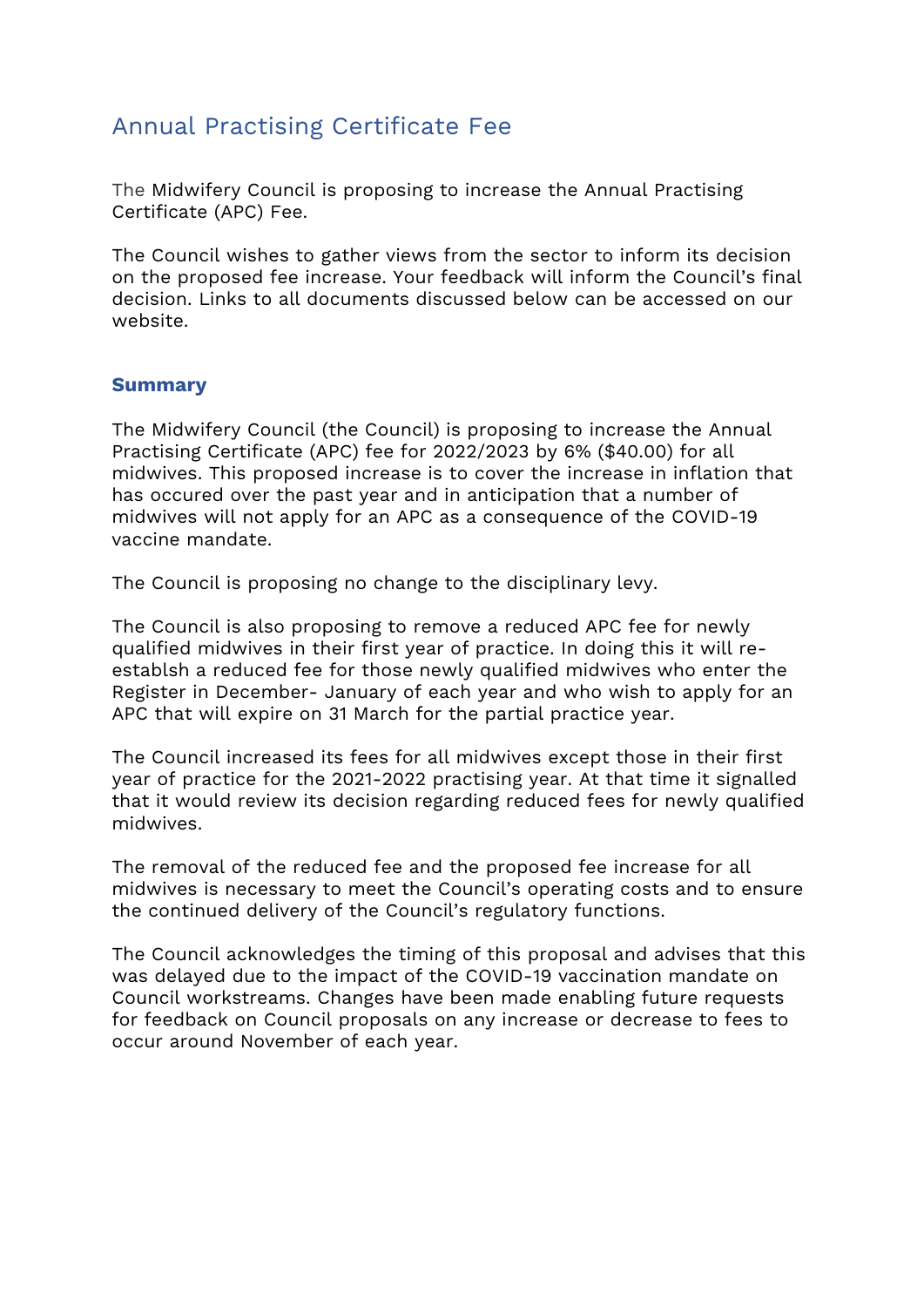### **The Midwifery Council and its priorities**

The Council is responsible for protecting the health and safety of the public by ensuring that midwives are fit and competent to practise their profession. To do this the Council is required to fulfil its obligations under section 118 of the Health Practitioners Competence Assurance Act 2003. The Council has a strategic plan and associated workplan and has been actively working towards meeting its goals and objectives for 2021-2022. The Council's priorities for 2021-2022 have been the implementation of Te Tiriti o Waitangi into its operations, embedding cultural safety in midwifery practice, the continuation of the Aotearoa Midwifery Project, and the regulation of Midwifery-led abortion care. This work is ongoing and will have implications for the midwifery profession.

The revision of the scope of practice, competencies and pre-registration standards has implications for many workstreams, including recertification (which will affect all midwives), return to practice, and registration. The Council is required to monitor compliance with engagement in the recertification programme. Review of recertification and the Council monitoring of compliance is essential as part of public safety work.

The Council is also considering regulation of Midwifery-led abortion care. While it has signalled that, if regulated under a second scope there will be fees for those practitioners, there is still work in the development of the framework that needs to be funded. The Council has recently undergone its five-yearly organisational performance review. The resulting report is expected shortly. The Council will need to implement any findings from the performance review as part of its quality improvement.

The Council must be responsive to change and to adapt its work as required. The COVID-19 pandemic, the Health and Disability system review and the findings of the Wai 2575 Waitangi Tribunal report have all impacted on the Council's work. This has required the Council to be responsive and agile in its operations. It has also provided the Council with opportunities to participate in work on safety of practice in conjunction with other authorities; for example the Council is participating in a project on the development of shared competencies for prescribers.

#### **Increase in complaints**

There has been an increase in complaints and notifications presented to the Council in 2021. This has largely been due to an increase in social media and antivaccination misinformation or a combination of both. While the Council has taken a proportionate approach in how these matters are addressed, with the majority of midwives receiving educative letters, each complaint must be managed administratively, which requires resourcing. The number and type of staff involved in fitness to practice matters has almost doubled over the past year with a change in the skill mix needed to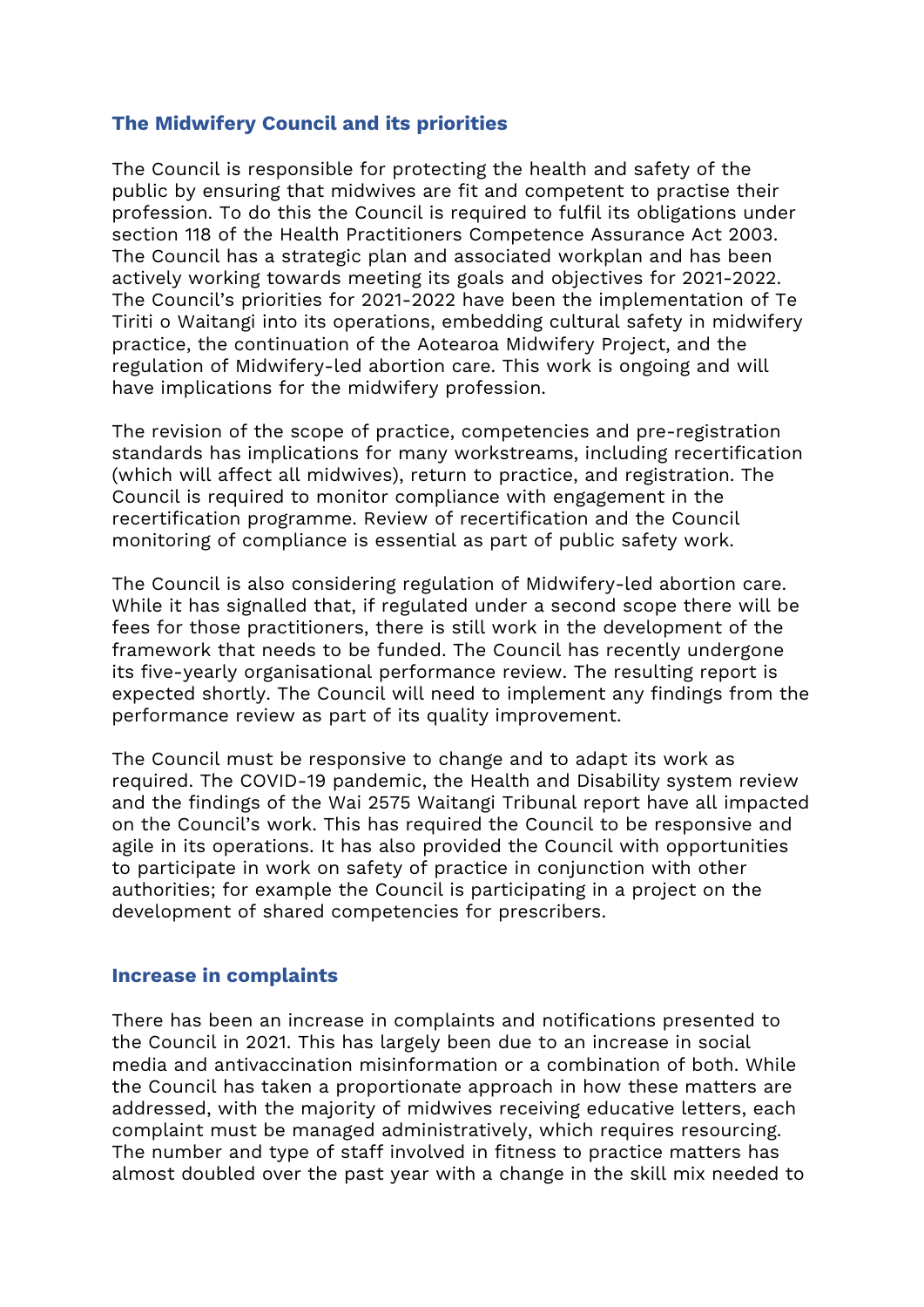review matters. That is, there has been the need for additional professional advice and involvement of more senior members of staff. There has also been an increase in the amount of legal advice required to manage more complex matters. A number of matters have been referred to professional conduct committees for formal investigation, which impacts on disiplinary reserves, as do matters that progress to formal hearing before the Health Practitioners Disciplinary Tribunal.

## **Financial position**

In December 2020, the Council advised practitioners that it could not continue to operate at a deficit, as it had for a number of years, and that it needs to increase the reserves that it holds. Its deficit at the end of the 2021 financial year was substantial and, while that deficit was largely due to a change in accounting policy, the Council had signalled to midwives that it needed to be funded adequately in order to continue to operate. The Council has been prudent in its expenditure during 2021-2022. It has considered the way that it operates and has made changes where it can. While the Council has sufficient reserves for discipline cases, it does not hold sufficient operational reserves and must address this.

## **Approach to determining fees**

Health Practitioner APC fees and disciplinary levys are prescribed under sections 130 and 131 of the HPCAA. The Council uses a cost-recovery approach to determine the level of fees necessary to deliver its functions and in order to remain financially viable. The total fee paid by each midwife every year has two component parts - the APC fee and the disciplinary levy.

The fee that is set for APCs is dependent on a number of factors that the Council considers each year. These form the assumptions that are used to develop the budget.

The factors are:

- The number of midwives that are projected will hold an APC
	- o The Council monitors the workforce data and APC numbers annually. It considers movement into and out of the profession and is able to estimate the number of midwives it expects to apply for an APC
- Budgetted operational and capital expenditure costs
- Reserves in accordance with our Financial reserve and investment policy

The Council has no borrowing ability and its principle source of income is from APC fees. The Council is required to hold reserves so that it can continue to operate and maintain the required level of legislative responsibility to the public. It needs to have reserves in order to manage unanticipated issues that require its attention. Between quarter three, 2020 and quarter three, 2021 there has been an increase in inflation of 5% (as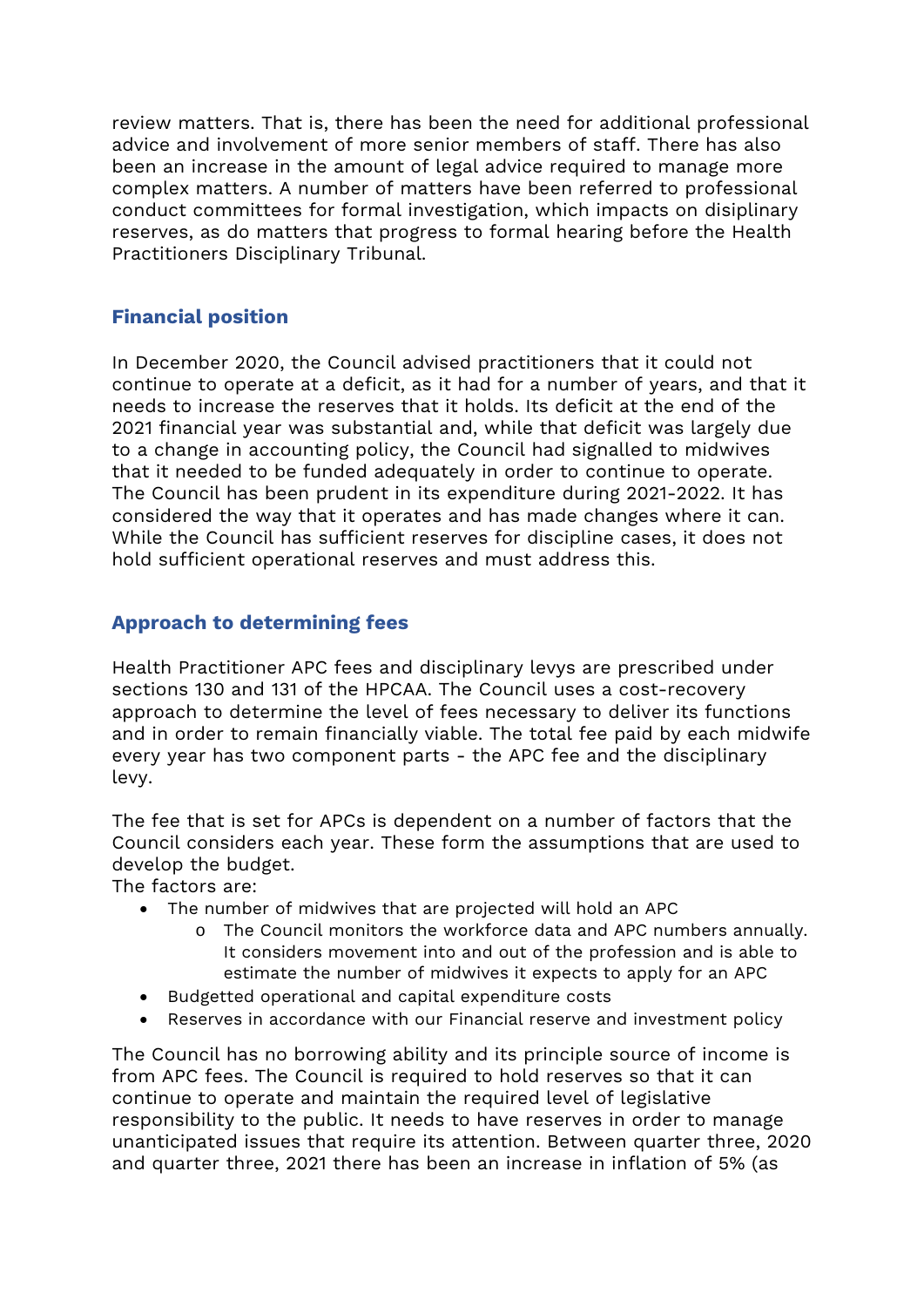measured by the Consumer Price Index (CPI)). In order that funding received from APC fees does not diminish in real terms, the Council has proposed this increase in APC fees. Further, the Council projects that there will be impacts on the goods and services that it must buy due to inflation.

### **Midwife number projections**

The Council has made adjustments to its projections on the number of midwives who will apply for an APC due to the COVID-19 vaccine mandate. While the number of midwives who have advised the Council that they cannot practice is small, an adjustment and reduction of 5% of the workforce has been made in order to budget effectively. Currently there are 3407 midwives who hold APCs. Some of these midwives are not able to work because of their personal decisions. The Council expects that, between January and March 2022, a further 70 midwives will be entered onto the Register. This comprises mostly New Zealand graduates and some internationally qualified midwives.

Notwithstanding the impact of the COVID-19 vaccine mandate, each year the Council monitors the number of midwives who hold an APC at 31 March and then again at 30 April. The Council expects that the number who hold APCs at 30 April to be less than those who hold APCs at 31 March, however there is growth between years. For example:

- Number of midwives who held an APC as at 31 March 2021 3456
- Number of midwives who held an APC as at 30 April 2021 3259

What the Council observed in 2021 was that there was no growth in the number of APCs held at 30 April. This was the first year there was a decrease, as the number of midwives who held an APC at 30 April 2020 was 3273.

The Council is monitoring this statistic to see if it was an anomoly or if there is indeed a trend. This has implications for revenue projections as the cost of APCs is dependent on the size of the workforce.

## **Disciplinary Levy**

The Council has considered not charging a disciplinary levy in 2022-2023 , however has agreed that it needs to continue to charge this levy, given the increase in referrals to professional conduct committees and to cover potential referrals if unvaccinated midwives are found to have continued to practise after the Covid-19 vaccination mandate came into effect. The decision around the disciplinary levy will also be reviewed in 2022. There will be no change in the amount of the levy, which will remain at \$50 for the 2022/2023 practising year.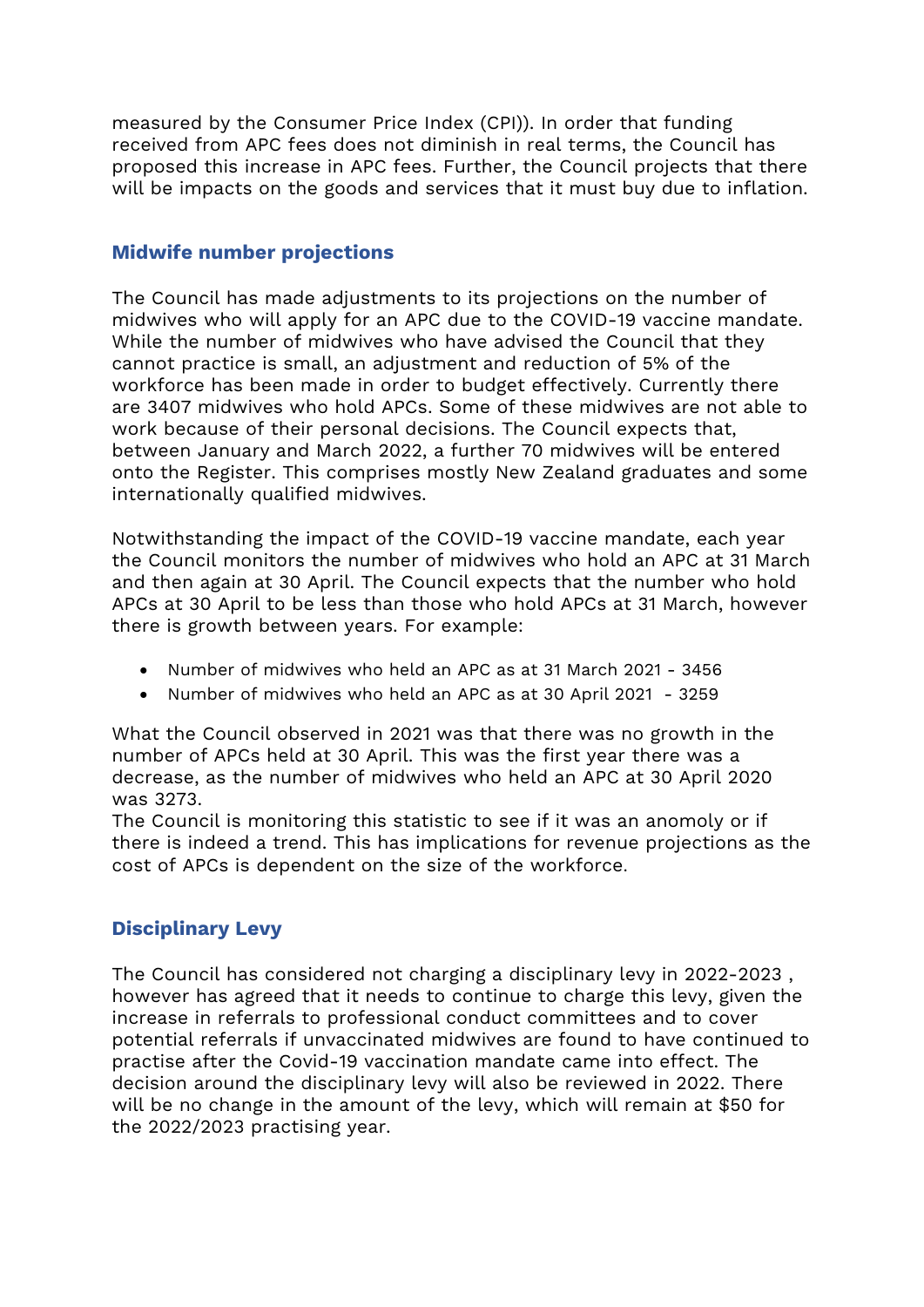## **Proposals**

- 1. The Council proposes a total APC fee for all midwives for the practising year 1st April 2022 – 2023 comprised of:
	- Fee (incl GST) \$690.00
	- Disciplinary levy (incl GST)\$50
	- **Total fee** (incl GST) \$740.00
- 2. The Council proposes that all New Zealand new graduates applying for an APC for 2022-2023 will pay the full annual fee.
- 3. The Council proposes a reduced fee for New Zealand graduates entering the register from December 2022- March 2023. This fee is for the APC for the remainder of the 2022-2023 practising year. It proposes that this fee will be:
	- Fee (incl GST) \$230
	- Disciplinary levy \$50
	- **Total fee** \$280.00